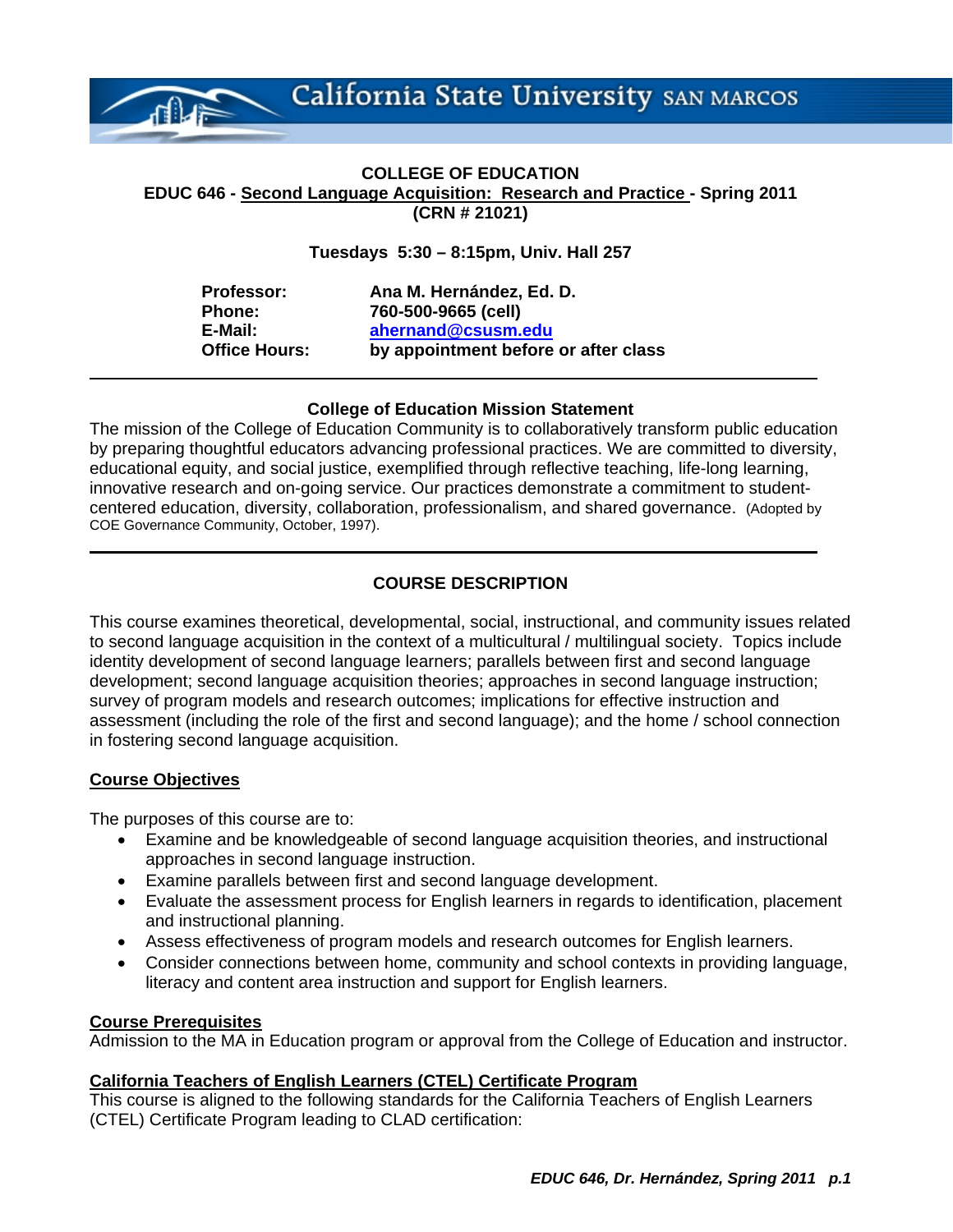#### **CTEL Standard 4: Language Structure and Use**

- to develop research-based conceptual understanding of language systems, structures, forms, functions, and variation
- to analyze how language forms and structures that affect English Learners' comprehension and production of aural and written language
- to identify effective strategies to promote English Learners' literacy and communicative competence
- to instruct and assess English Learners language development, communicative competence, and academic achievement
- to identify and address areas in which to build positive transfers from the first language to the second and specific linguistic and sociolinguistic challenges English Learners may experience in developing social and academic English

#### **CTEL Standard 5: First- and Second-Language Development and Their Relationship to Academic Achievement**

- to analyze current research-based theories, processes, and stages of language acquisition, including the cognitive processes involved in language acquisition and the difference between first- and second-language acquisitions
- to demonstrate application to instructional planning and practices for teaching literacy to English Learners
- to demonstrate an understanding of cognitive, linguistic, physical, affective, sociocultural, and political factors that can affect second language development
- to build upon students' prior knowledge and promote their language development and academic achievement

#### **GENERAL CONSIDERATIONS**

#### **Professional Disposition**

The College of Education mission statement and professional standards (see below) are the driving force behind all readings and activity related to this class. This course addresses many sensitive and controversial topics. We will be exploring these topics together and striving to expand our perspectives by considering the diverse lenses through which fellow educators see educational issues. Keep in mind that all students are expected to demonstrate professional behavior at all times. Professional behavior is defined herein as one that *consistently* demonstrates integrity, responsibility, tolerance, and respect for self and others. All students are expected to listen to different opinions, consider and reflect in depth on other points of view, and deal proactively with constructive criticism. Any unprofessional behavior is grounds for process and review of the candidate's continued participation in this course and/or program progress.

#### **Outcomes and Standards**

The context for, and scope of this course is aligned with standards for the Cross-cultural Language and Academic Development (CLAD) endorsement, as articulated by the California Commission on Teacher Credentialing (CTC), and as approved by the faculty of the College of Education in development of the program approval documents. (Note: As of 2002, the CLAD competencies are collectively referred to as an *Authorization to Teach English Learners*.) Further consideration has been given to the alignment of standards for multicultural education as articulated by the National Council for Accreditation of Teacher Education (NCATE), the Interstate New Teacher Assessment and Support Consortium (INTASC), and the National Board for Professional Teaching Standards (NBPTS).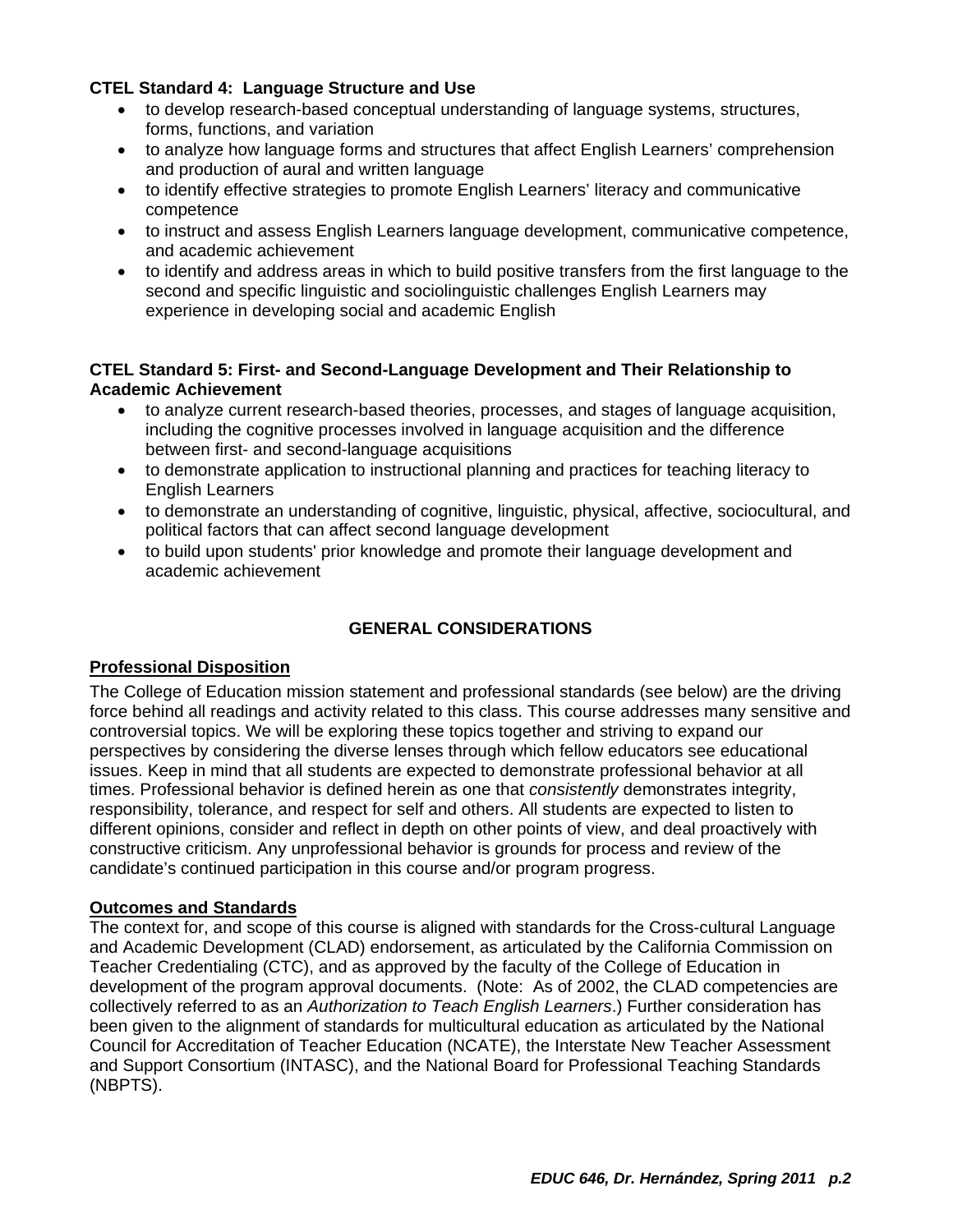#### **Students with Disabilities Requiring Reasonable Accommodations**

Students are approved for services through the Disabled Student Services Office (DSS). The DSS Office is located in Craven Hall 5205, and can be contacted by phone at (760) 750-4905 or TTY (760) 750-4909. Students authorized by DSS to receive reasonable accommodations should meet with their instructor during office hours or, in order to ensure confidentiality, in a more private setting.

#### **College of Education Attendance Policy**

 circumstances, s/he should contact the instructor as soon as possible. *(Adopted by the COE Governance*  Due to the dynamic and interactive nature of courses in the College of Education, all students are expected to attend all classes and participate actively. At a minimum, students must attend more than 80% of class time, or s/he may not receive a passing grade for the course at the discretion of the instructor. **Said attendance presumes** *prepared* **attendance, with readings and assignments and other preparations done** *prior* **to each class session.** Individual instructors may adopt more stringent attendance requirements. Should the student have extenuating *Community, December, 1997).* 

### *FOR THIS CLASS:*

- 1. If you miss three (3) class sessions, you cannot receive a passing grade for the class.
- 2. I will allow **ONE** (maximum) makeup assignment for an absence due to an extenuating circumstance on a case by case basis. Do talk to me at the earliest opportunity if you plan to / need to make up an absence. Other absences will result in reduction of grade.
- 3. Not participating on an online session (class) will be considered an absence from class.
- 4. Do strive for punctuality, and be mindful of late arrivals and early departures. More than **3 late arrivals or leave class** early will count as an absence.

#### **CSUSM Academic Honesty Policy**

Students will be expected to adhere to standards of academic honesty and integrity, as outlined in the Student Academic Honesty Policy. All written work and oral presentation assignments must be original work. All ideas/materials that are borrowed from other sources must have appropriate references to the original sources. Any quoted material should give credit to the source and be punctuated with quotation marks.

Students are responsible for honest completion of their work including examinations. There will be no tolerance for infractions. If you believe there has been an infraction by someone in the class, please bring it to the instructor's attention. The instructor reserves the right to discipline any student for academic dishonesty in accordance with the general rules and regulations of the university. Disciplinary action may include the lowering of grades and/or the assignment of a failing grade for an exam, assignment, or the class as a whole."

Incidents of Academic Dishonesty will be reported to the Dean of Students. Sanctions at the University level may include suspension or expulsion from the University.

#### **Plagiarism:**

As an educator, it is expected that each student will do his/her own work, and contribute equally to group projects and processes. Plagiarism or cheating is unacceptable under any circumstance. If you are in doubt about whether your work is paraphrased or plagiarized see the Plagiarism Prevention for Students website http://library.csusm.edu/plagiarism/index.html. If there are questions about academic honesty, please consult the University catalog.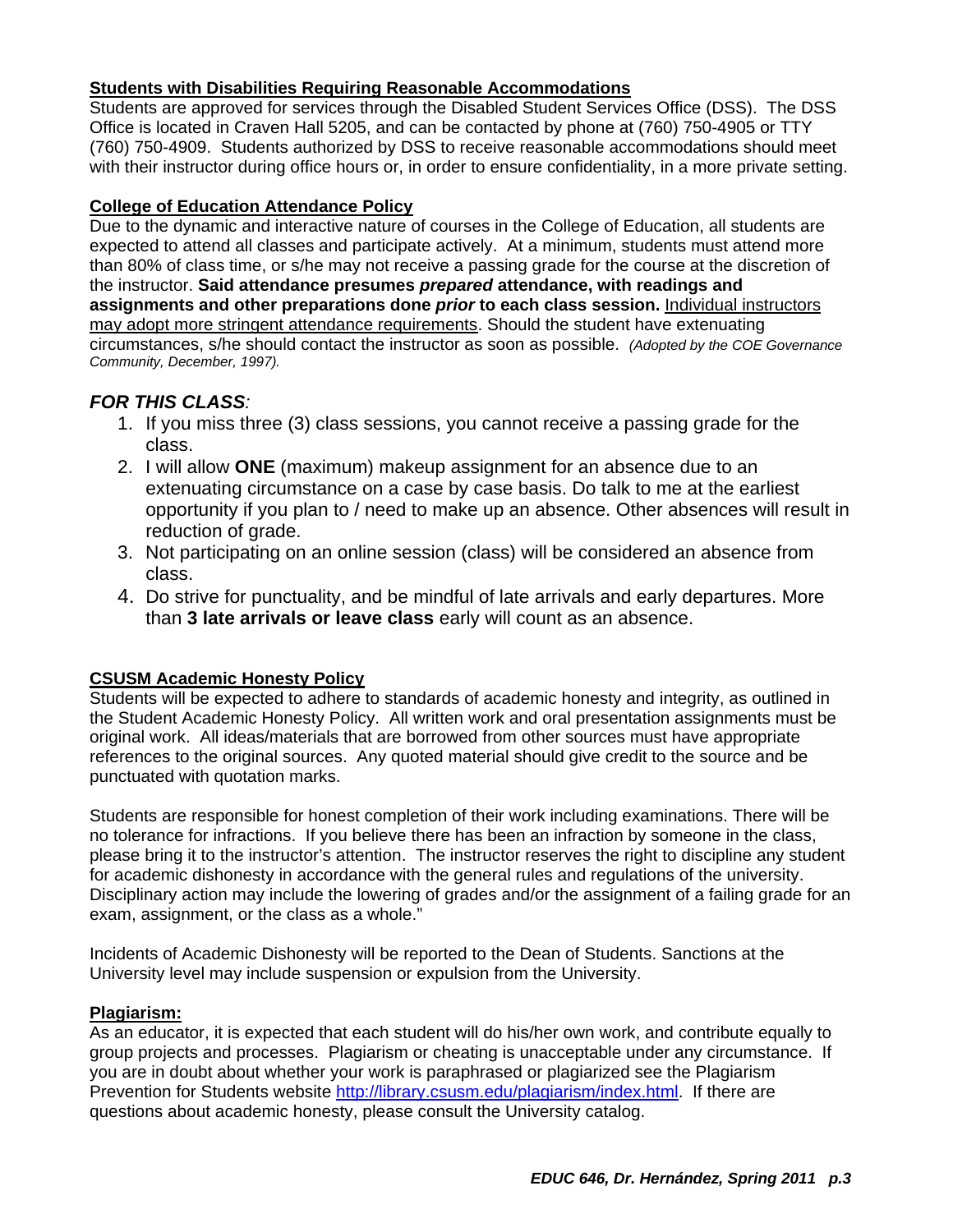## **Appeals**

Every student has the right to appeal grades, or appeal for redress of grievances incurred in the context of any class. Disputes may be resolved informally with the professor, or through the formal grades appeal process. For the latter, consult Dr. Pat Stall, Interim Associate Dean.

#### **Graduate Writing Requirements**

The California State University maintains a Graduation Writing Assessment Requirement (GWAR) for master's candidates. This requirement must be achieved prior to Advancement to Candidacy. A master's candidate will satisfy the graduate writing requirement by receiving a passing score on a written product as assessed with the GWAR rubric. Toward the goal of providing opportunity for graduate students in the College of Education to satisfy the writing requirement, all papers in all graduate classes must adhere to the writing and format style guidelines detailed in the sixth edition of the Publication Manual of the American Psychological Association. **This manual is a required textbook for all CSUSM College of Education graduate-level courses.** 

#### **Use of Technology:**

Students are expected to demonstrate competency in the use of various forms of technology (i.e. word processing, electronic mail, WebCT6, use of the Internet, and/or multimedia presentations). Specific requirements for course assignments with regard to technology are at the discretion of the instructor. Keep a digital copy of all assignments. All assignments will be submitted on a hard copy. Details will be given in class. *Laptop use in class must be strictly related to our classroom activities. Be mindful of your personal disposition and refrain from engaging in personal computer business during class or this could affect your participation grade.* 

#### **COURSE REQUIREMENTS**

#### **Class Structure**

This course is structured as a graduate-level seminar. The success of a seminar course is dependent upon each and every participant being well prepared. **As noted elsewhere, being prepared means that all readings and assignments and other preparations are done** *prior* **to each class session.** 

My role will be to "facilitate" and to intervene or redirect class discussions as necessary, rather than to exclusively lecture on a weekly basis, or be the main focus of the class. You will work to develop your knowledge base through the readings, discussions, presentations, activities and assignments. Multiple approaches, methods, and teaching experiences are necessary strategies to accommodate various learning styles. Class formats and learning structures will vary and include whole and small group discussion, pair work (e.g., weekly Readings Discussion Leaders), and online work. *Note: I reserve the right to change, add to, or delete any material or assignment from the course.* 

#### **Grading Policy & Grading Scale:**

All assignments are due on the dates indicated below. Assignments turned in late will not receive full credit; they will be ranked on grade lower. Please manage your time and plan accordingly. Assignments must be typewritten, double-spaced and with standard margins unless completed in class. Written assignments will be graded with rubric scales for content and context (detail, logic, synthesis of information, depth of analysis, etc.) and mechanics (grammar, syntax, spelling, format, uniformity of citations, etc.). All assignments should reflect graduate level composition and use APA format.

The following grading scale will be used for this MA/graduate course: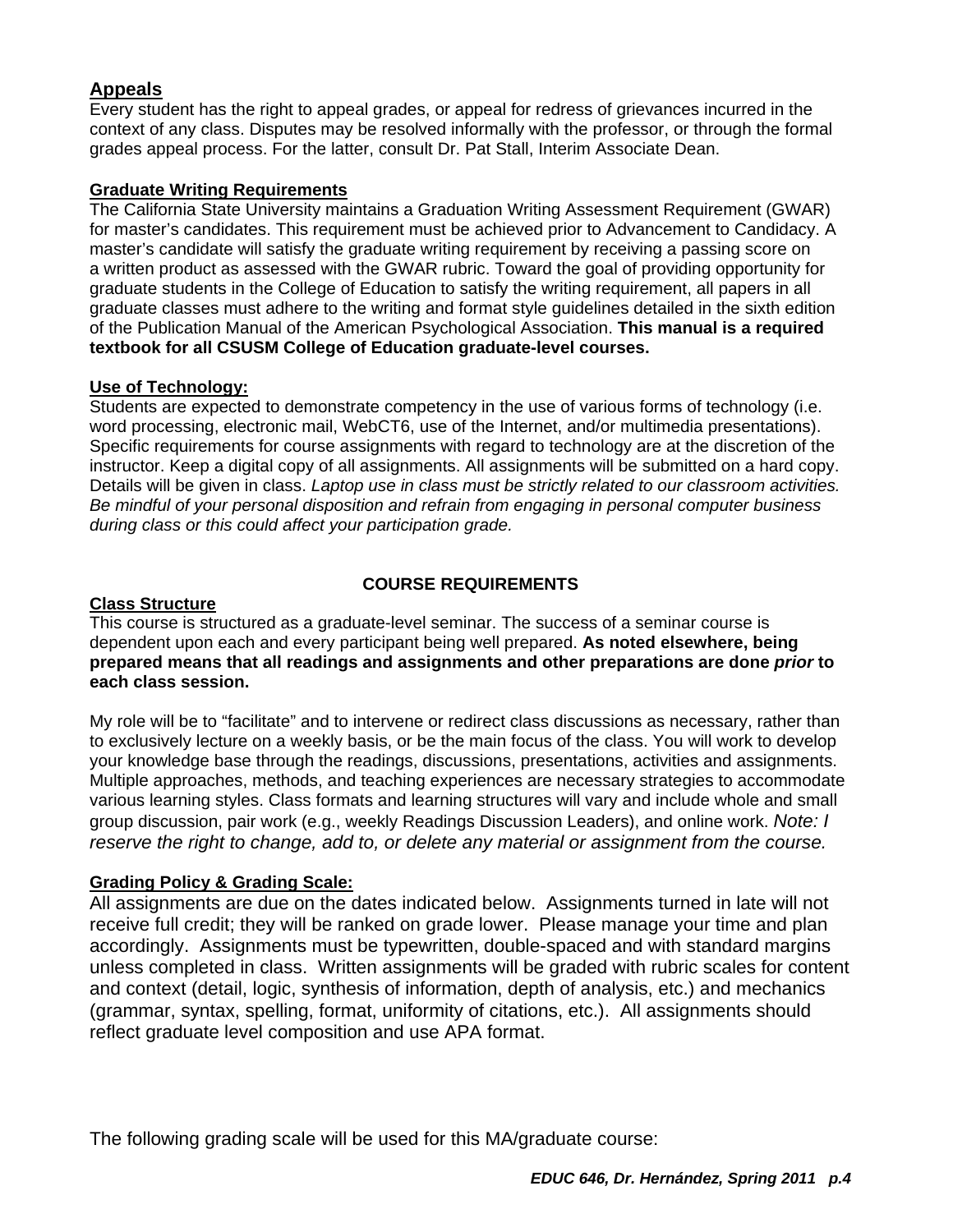| 93 – 100 | А:  | $83 - 87$          | B:   |
|----------|-----|--------------------|------|
| 90 – 92  | A-: | $80 - 82$          | - B- |
| 88 - 89  | B+: | 79 – below Failing |      |

**Students must receive a B- or higher in all coursework in order to be eligible for or remain in the College of Education graduate programs.** 

#### **Required Texts**

Baker, C. (2006). *Foundations of bilingual education and bilingualism (4th edition).* Philadelphia: Multilingual Matters.

California Department of Education. (2010). *Alternative educational programs for English learners: Research-Based Approaches* (eds.). Sacramento, CA: CDE Press. Available at http://cde.ca.gov/re/pn or sales office at (800) 995-4099.

The sixth edition of the Publication Manual of the American Psychological Association (APA) is a required textbook for all CSUSM College of Education graduate-level courses.

#### **Description of Assignments**

#### **1. Attendance/ Active participation (10 points)**

You are expected to attend all class sessions and participate actively in discussions and activities. In order to do so, you are expected to complete all required readings by the assigned date. *Please see attendance policy in this syllabus.* Being consistently late and/or leaving class early will also lower your grade.

#### **2. Reading Discussions (10 points)**

Individually or in pairs, students will lead a class discussion on one of the required readings either in class or online. Students should identify 2-3 critical questions from the readings to lead the discussion. **All students should reference the readings in their questions (discussion leaders) and in their responses (participation in discussions)**. *Discussion Leader: 5 points Participation in ALL Reading Discussions: 5 points* 

#### **DUE: Throughout the semester**

**Note:** For the following written assignments, please consult the APA Manual (6<sup>th</sup> edition) for proper formatting and presentation guidelines (see www.apa.org). **Submission:** All 3 core written assignments must be submitted in **paper format**. Writing requirements for this class will be met as described in the assignments. Every course at the university, including this one, must have a writing requirement of at least 2500 words.

#### **Assessment Review and CELDT Trends Study (25 points) 3. Assignment #1 – Due Session 6 - Tuesday, March 1, 2011**

**Purpose**: The goal of this assignment is to examine various assessment and testing tools in place for English Learners, with attention to the state-mandated CELDT. The purpose of this assignment is to provide you with an opportunity to consider the full range of assessment tools to be used with English Learners in informing language, literacy, and content area development and achievement.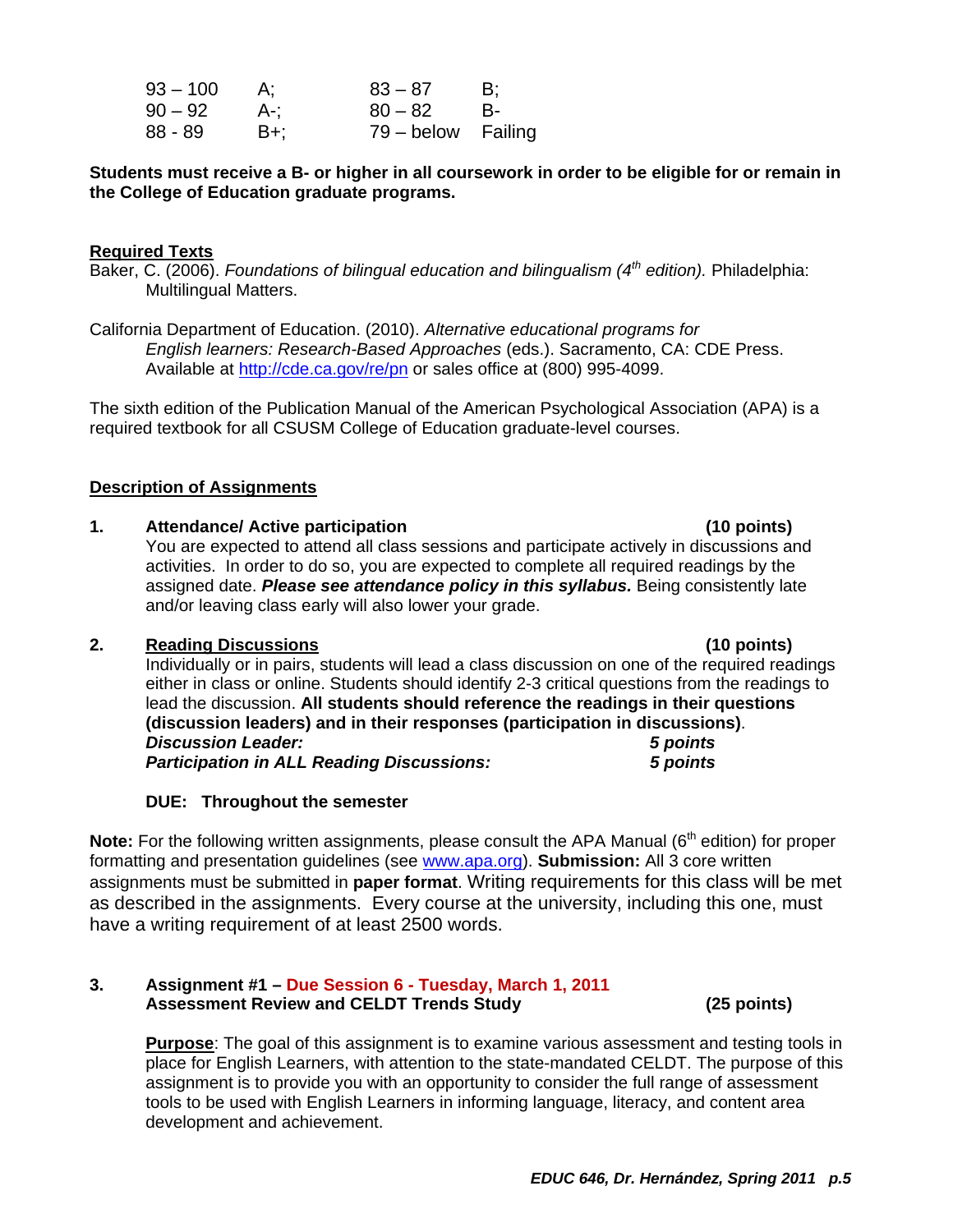**Scope**: This assignment entails an examination of the components, process, and effectiveness of the CELDT (California English Language Development Test, mandated in California as of 2002) as implemented at your site of choice. (Note: If you are not familiar with the CELDT, see the California Department of Education website for CELDT information and reporting. The analysis portion of this assignment also entails an analysis of the various types of assessment tools that are needed to flesh out a fuller snapshot of English Learners' progress in the areas of language, literacy, and academic content areas.

First, locate and review CELDT scores over the past 5 years for your site and/or grade level of choice. What patterns do you see? What questions come to mind in examining any trends or patterns? Use the following questions to guide your analysis of the trends and factors related to CELDT scores over the past 5 years. Be sure to frame your analysis using the literature on assessment for this population.

**Format & Assessment of Written Assignment**: Discussion of above topics with clear headings, subheadings, and cogent analysis. 3-5 pages maximum (double spaced). Professor will share rubric scale for grading assignment with students in class.

**Written Assignment**: Based on the above information you have gathered, answer the following analysis questions:

- 1. What factors have likely influenced CELDT scores (e.g., site or district rezoning, who was included in the test scores, focus on literacy instruction, focus on testing under No Child Left Behind, site being designated a program improvement site, professional development, smaller classes, new programs or materials, etc.)? State outcomes with discussion of factors, clear subheadings and cogent analysis.
- 2. What aspects of CELDT score reporting need to be improved? For example, are CELDT scores reported at the student level? By student outcomes in different types of programs (Structured English Immersion, ELD, Sheltered instruction, bilingual education, etc. as available at the site) levels of detail to facilitate tracking of student progress by program placement or not? Why might this be the case? How might CELDT scores be impacted differentially by changes in the population? What are the implications for improved assessment data reporting?
- 3. Are standardized test score reports available for review together with CELDT scores? What is known about using the CELDT as a predictor of overall academic achievement? What other types of formative and summative assessment are in place? What other types of formative and summative assessment need to be utilized and included in order to provide a fuller picture of EL students' progress?
- 4. What other information/revelation did you find out about this topic? What questions are you pondering about or you still have about this topic?

#### **Second Language Learner Study (25 points) 3. Assignment #2 - Due Session 10 - Tuesday, April 5, 2011**

#### **CTEL Standards 4 and 5**

*If you are taking this course in order to obtain your CTEL, you must post this assignment to your WebCT CTEL Portfolio.* Both the completion of the CTEL assignment and passing the course fulfills part of the CTEL requirement, specifically, addressing Standard 4: Language Structure and Use and Standard 5: First- and Second-Language Development and Their Relationship to Academic Achievement.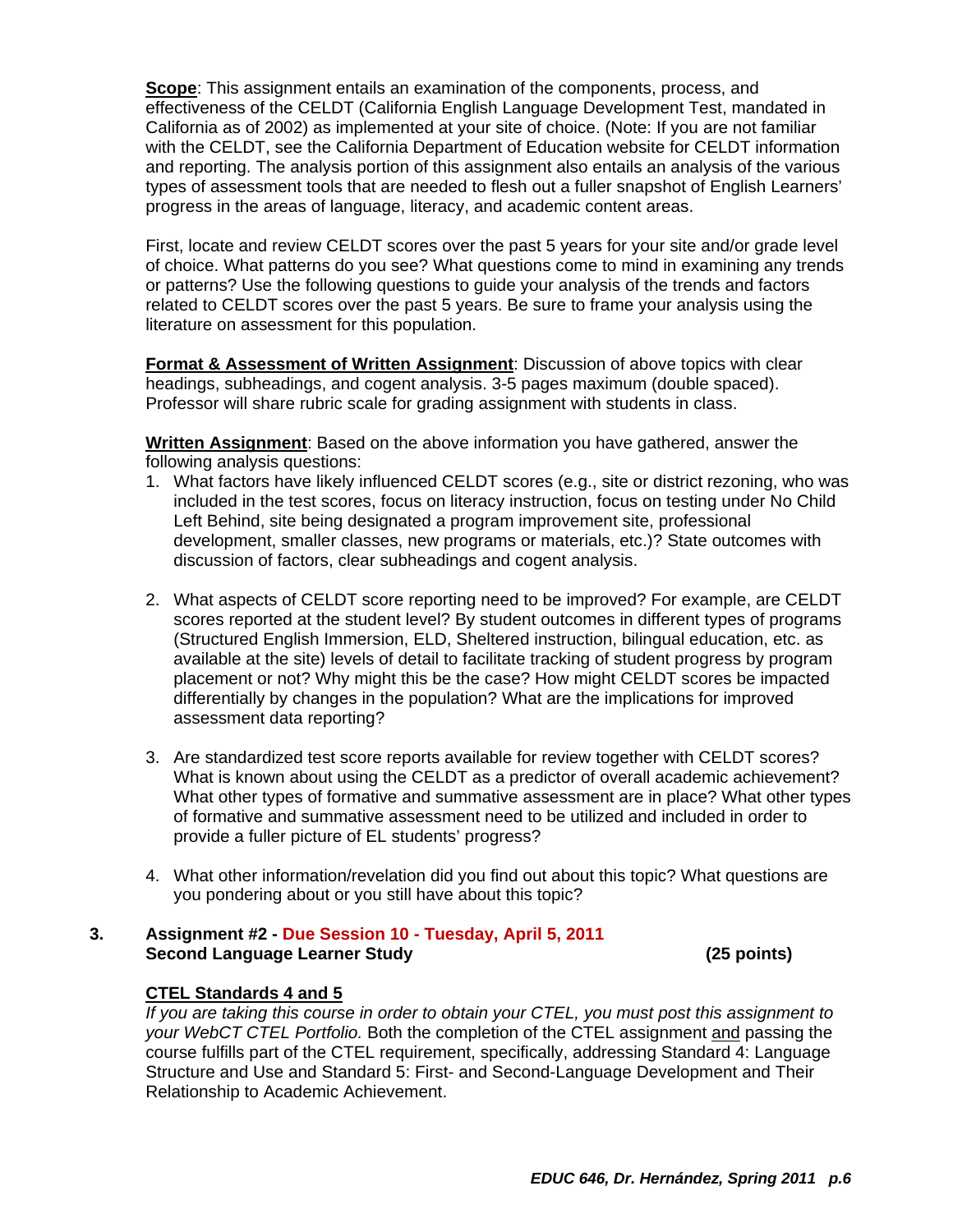*considered, analyzed and presented in this study.* **Purpose**: The purpose of this assignment is to provide you with an opportunity to study and to demonstrate understanding of key factors in the development of English Learners' comprehension, aural and written production, and to consider both the instructional strategies and contexts that would encourage and enhance English language literacy and proficiency. *Both monolingual and bilingual factors, contexts, and goals need to be* 

**Focus Student**: You will choose an English Learner in your class (or school) to focus on for a case study. If you do not have access to a regular classroom, I strongly encourage you to find a colleague or classmate who teaches at a school and can assist you find a student to study. If that is not possible, then perhaps share student data with a classmate, but each of you write your own paper with your own analysis.

**Gather Data on the Focus Student**: Your case study will include information on the "whole child" (i.e. academic, social, home environment), but will primarily focus on his/her language abilities and needs across the various settings. Your case study will include the following:

- Initial and annual assessment information based on the student's CELDT scores.
- The student's proficiency level(s) in each language domain (listening, speaking, reading, writing) from the beginning of CELDT testing to present.
- Any available formal or informal assessments in the student's primary language (information from previous report cards or cums, teachers, or EL coordinators are acceptable)
- Observations of the student's sociocultural interactions in/outside the classroom using the first and second languages. For example, language functions and variations, including social functions and dialectical variations, may also be considered.
- To the extent possible, an interview with the student that encompasses his/her cultural background, proficiency in the first language, information about family and friends and corresponding language use, interests, language abilities/needs, academic likes/dislikes, etc. NOTE: A permit form is included at the end of this syllabus for your modification and use.
- A consideration of the student's psycholinguistic and developmental needs and how they are addressed and met (or not addressed and met) across home, school, or other (e.g., community) settings. For example, if the school offers an English only program, and the student's family communicates primarily in a non-English language, describe the differential needs and considerations of language use, development, functions, competence, etc. in these two very different settings.
- Language development needs/goals based on teacher evaluation, grades, standardized test scores, etc. (a combination of first and second language needs/goals may be considered depending on the student's program placement). For example, the language systems, structures, forms, functions and variations in the first and second language, including phonology, morphology, syntax and semantics, may be considered. Effective strategies that promote literacy and communicative competence may also be considered.
- Content area needs/goals based on teacher evaluation, grades, standardized test scores, etc. (a combination of first and second language needs/goals may be considered depending on the student's program placement). For example, ways to build positive transfers, and a consideration of specific linguistic challenges may be addressed.

**Format and Assessment of Written Assignment**: Be sure to use clear headings and subheadings so that your paper is organized and presented in a user-friendly manner. Be sure to explicitly reference any related readings in your paper. 3-5 pages maximum. Professor will share rubric scale for grading assignment with students in class.

**Written Assignment**: Based on the above information you have gathered on your English Learner, you will *develop an instructional plan in a specific content area that addresses*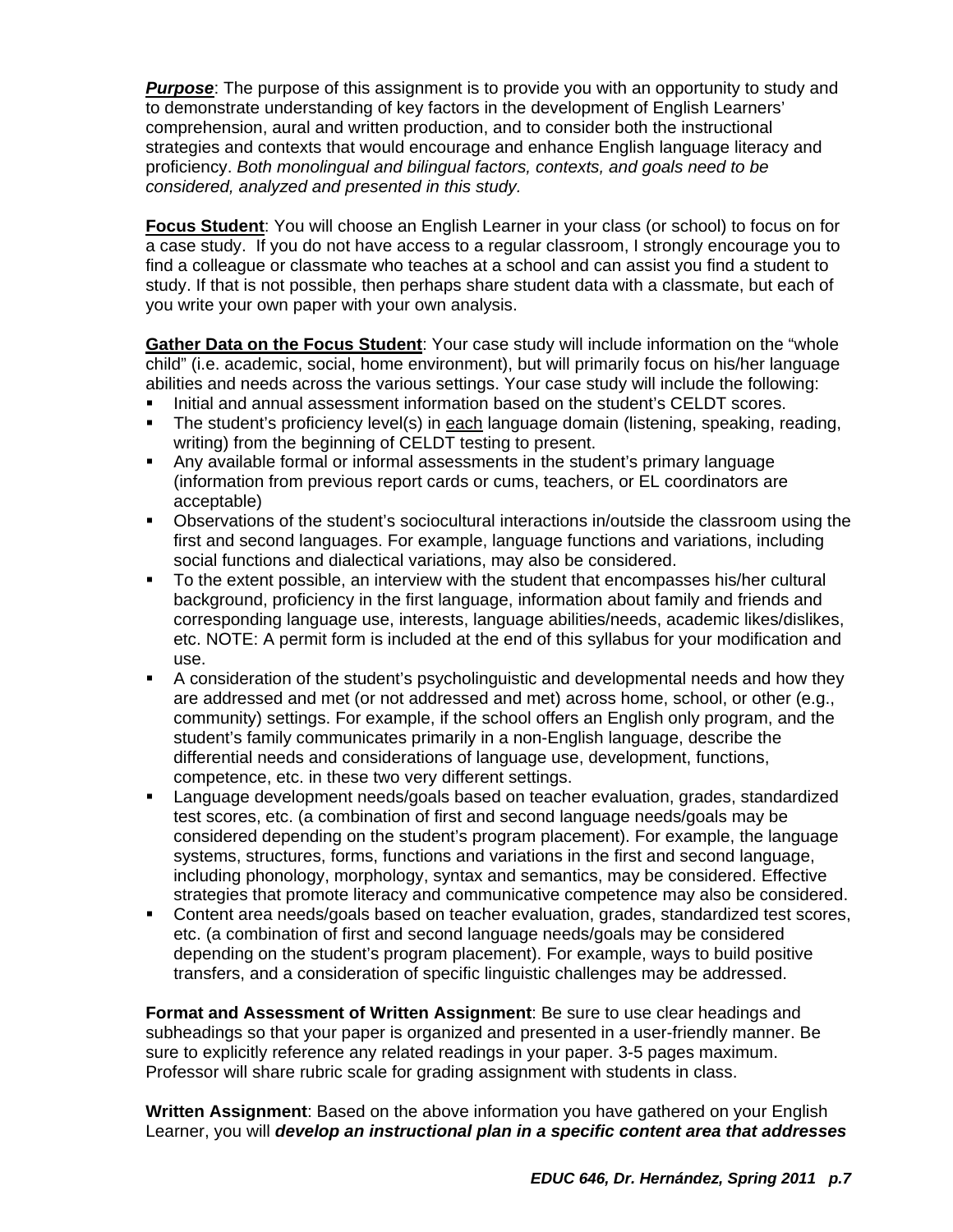*the specific needs of your student*. Your customized plan should address both ELD and content objectives (i.e., be based on ELD and content standards). In addition, your plan should include a consideration of the emotional, psychosocial, psycholinguistic, and developmental needs of the student in home, school, and community settings.

#### **4. Assignment #3 OR Assignment #4 – CHOOSE ONLY ONE – IT'S YOUR CHOICE!**

#### **Assignment #3 - Due Session 14 - Tuesday, May 3, 2011 Classroom Environment Study (20 points)**

**Purpose**: The purpose of this assignment is to provide you with an opportunity to examine your instructional practice with consideration of best practices in supporting the whole child in the classroom (i.e., the social, emotional, developmental, cognitive, and home/community dimensions of working with English Learners). In this assignment, you will videotape a class session of your teaching for analysis and reflection. (Note: a consent form is provided for your convenience at the end of this syllabus packet.)

**Steps**: **First**, include information on the classroom context such as the grade level, subject matter, classroom student composition, number of English Learners and their EL levels, and other pertinent details.

**Second**, briefly describe your lesson or attach a lesson plan used for the video.

**Third**, include the videotape of your lesson. (Note: If videotaping proves challenging due to consent issues, etc. alternative artifacts such as still photographs or other available media may be substituted, pending discussions with the professor.)

**Fourth**, address the following questions when writing your analysis / reflection. **Be sure to liberally reference your readings including those on second language acquisition in your analysis.** If your class session does NOT address a question, you should reflect upon HOW you would modify your practice to do so.

- Have you taken into account students' background knowledge both content knowledge and experiential knowledge about the subject matter?
- Have you incorporated the students' cultures, experiences, and languages into your lesson?
- Which languages (first and second) are incorporated into the lesson? Does your lesson allow for the student to utilize and demonstrate his/her stronger domains as well as those that are weaker / developing?
- Which language areas are incorporated in the lesson (listening/speaking, reading and writing)?
- What strategies are you using to ensure that all students have the opportunity to participate?
- **F** Are all the students engaged in the lesson throughout the lesson?
- Do you have clear content and ELD objectives in the lesson?
- What instructional strategies are you using in order to make the content accessible to your English learners?
- Are students able to demonstrate learning in a variety of ways (consider language domains and proficiency in each language; learning styles and multiple intelligences; etc.)?
- How does the lesson support the whole child in the classroom (i.e., the social, emotional, developmental, cognitive, and home/community dimensions of learning)?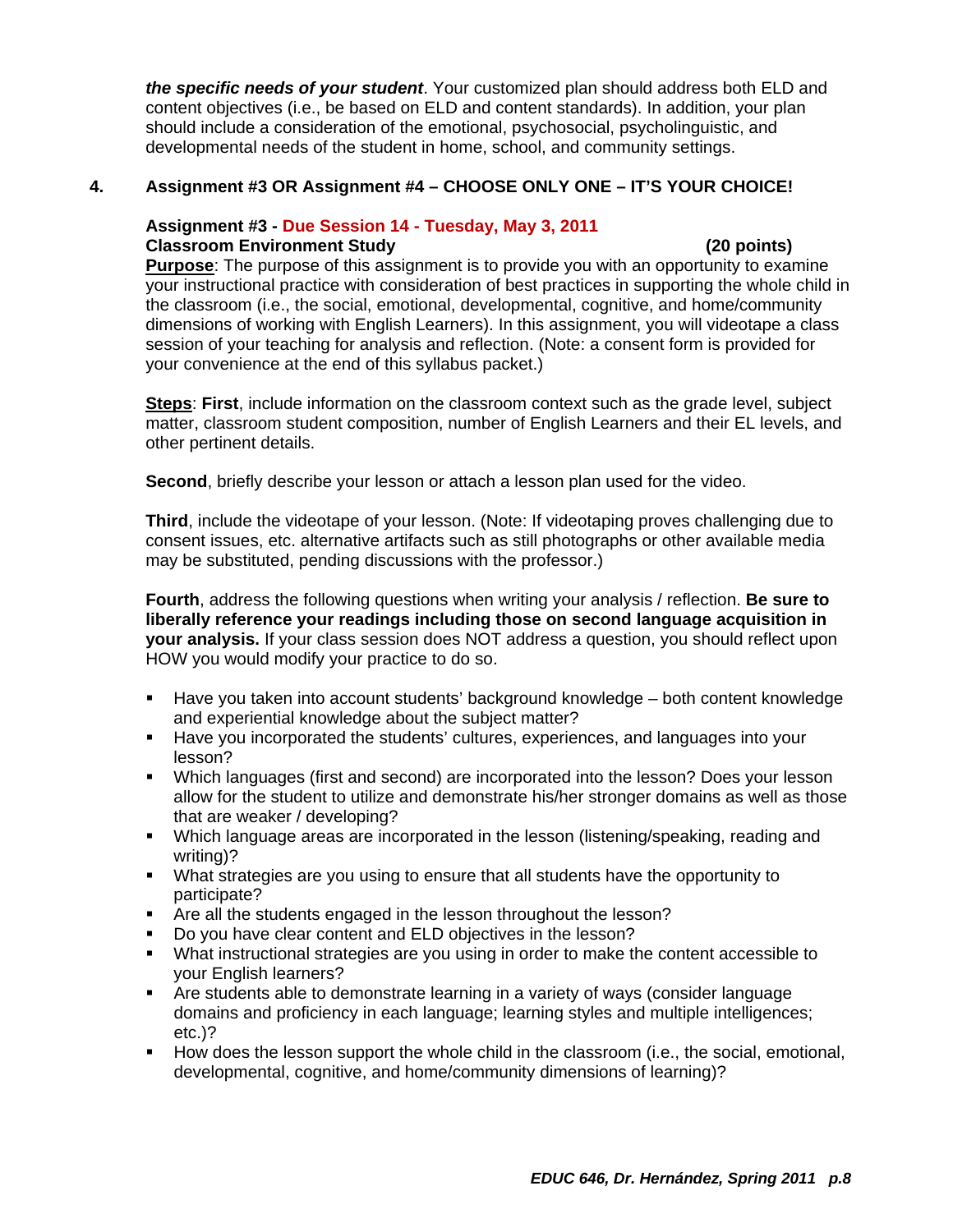**Format and Assessment of Written Assignment**: Be sure to use clear headings and subheadings so that your paper is organized and presented in a user-friendly manner. 3-5 pages maximum. Professor will share rubric scale for grading assignment with students in class.

#### 5. **5. Assignment #4 - Due Session 14 - Tuesday, May 3, 2011 Program Review Study (20 points)**

**Purpose**: The purpose of this assignment is to provide you with an opportunity to review the programs in place at an English Learner's site and to critically examine the various factors that play a part in the types of programs and services made available to English Learners.

**Steps: First**, locate, review, and include: (1) a description of programs for English Learners and (2) parental waiver information that are offered at your site and/or district. (Note: Be sure to include the original program description and parental waiver documents in the appendices section of your paper.)

**Then**, examine and analyze the types of programs offered to the students in your district or site, using the following guiding questions.

- 1. Have the programs offered at the site remained the same since Proposition 227 implementation (1998-2011)? Or have the programs offered changed? (Outcome – table or chart with 12 years of data and programs offered, with main components and features of each program, and analysis.)
- 2. Go back and review your findings from the *Assessment and CELDT Trends Study*. Have the CELDT scores changed significantly as a possible result of program availability or program selection? (Outcome – table or graph of CELDT scores over 5 years and analysis.)
- 3. What factors have likely influenced the programs and services made available at your site/district?
- 4. What levels of access do parents in the site/district have in selecting programs? In other words, what steps does your district take to disseminate information about programs and the waiver process? (For example, Are information sessions held and in ways and at times that are convenient for parents? Are bilingual personnel readily available at the front office? Etc.)
- 5. What are some current issues concerning English Learners being examined in the site/district of study? (For example, focus topics of professional development; school wide or district wide goals – see district websites for this information; etc.)
- 6. What comments and observations do you have concerning the fit between the programs offered and the communities served?

**Format and Assessment of Written Assignment**: Be sure to use clear headings and subheadings so that your paper is organized and presented in a user-friendly manner. 3-5 pages maximum. Professor will share rubric scale for grading assignment with students in class.

**6. Poster Session Presentation - Due Session 15 - Tuesday, May 10, 2011 (10 points)**  For your final "examination," you will choose one of the four formal assignments and present it to class. Prepare a poster presentation (e.g., PowerPoint slides or video presentation or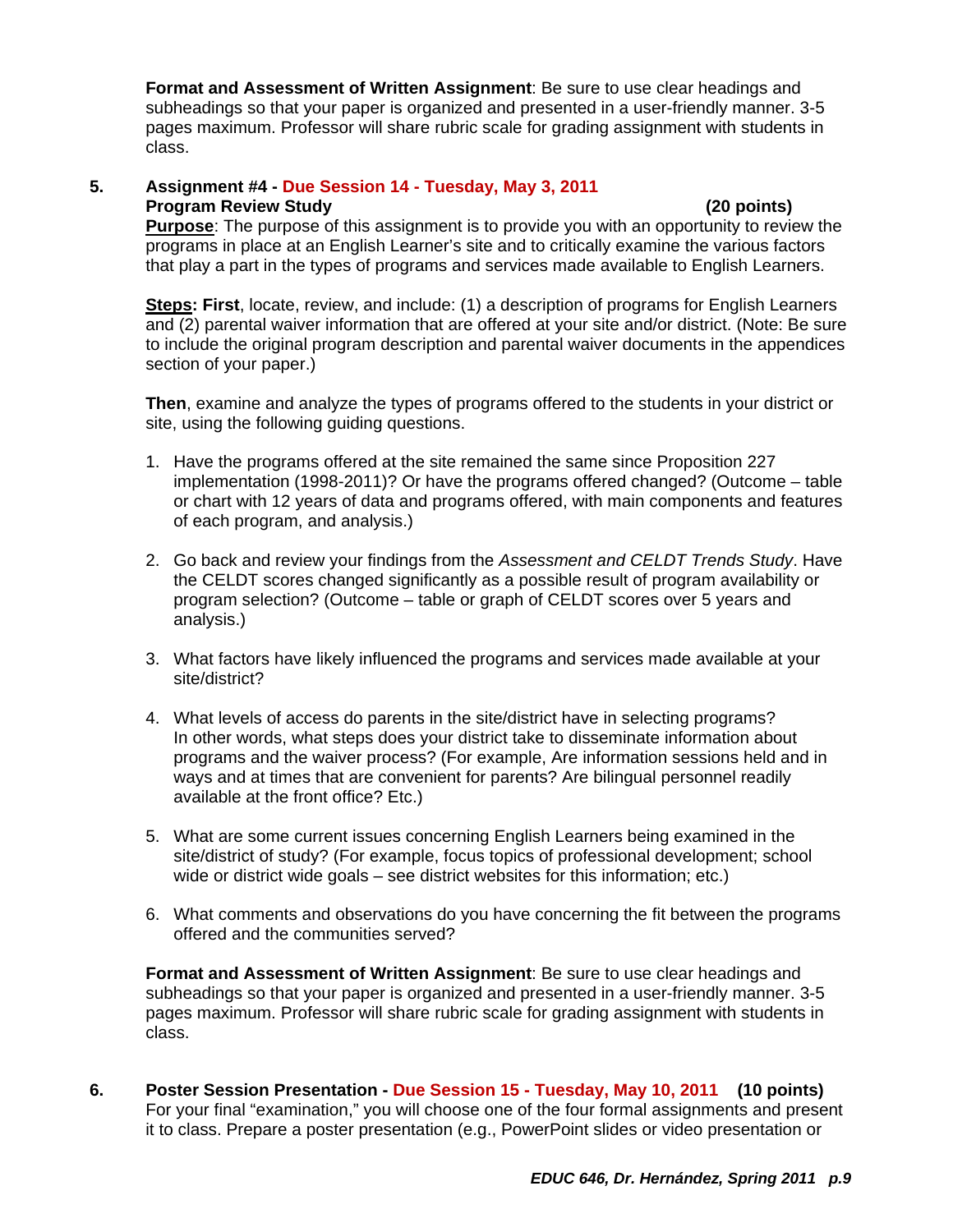photographs, a combination or variation thereof) for the class. The presentation should be a brief summary of your paper, and be about 5 minutes in length (maximum) + 2 minutes for Q & A with the audience. Select papers may be chosen for full class presentation, while others will be presented in a poster fair format. More information will be given in class. This final examination is an oral presentation and participation in class for a full grade.

#### **Tentative Course Schedule**

The following page includes a tentative course schedule. Professor may adjust readings or assignments as dictated by the needs of the course.

Our class agendas may include some or all of the following:

- Discussion of the readings; explanation of assignments
- **EXECT** Lecture and dialogue of ideas
- Group work/collaboration; sharing resources/strategies
- **Possible guest speakers**
- Collection of any assignments due
- **•** Other activities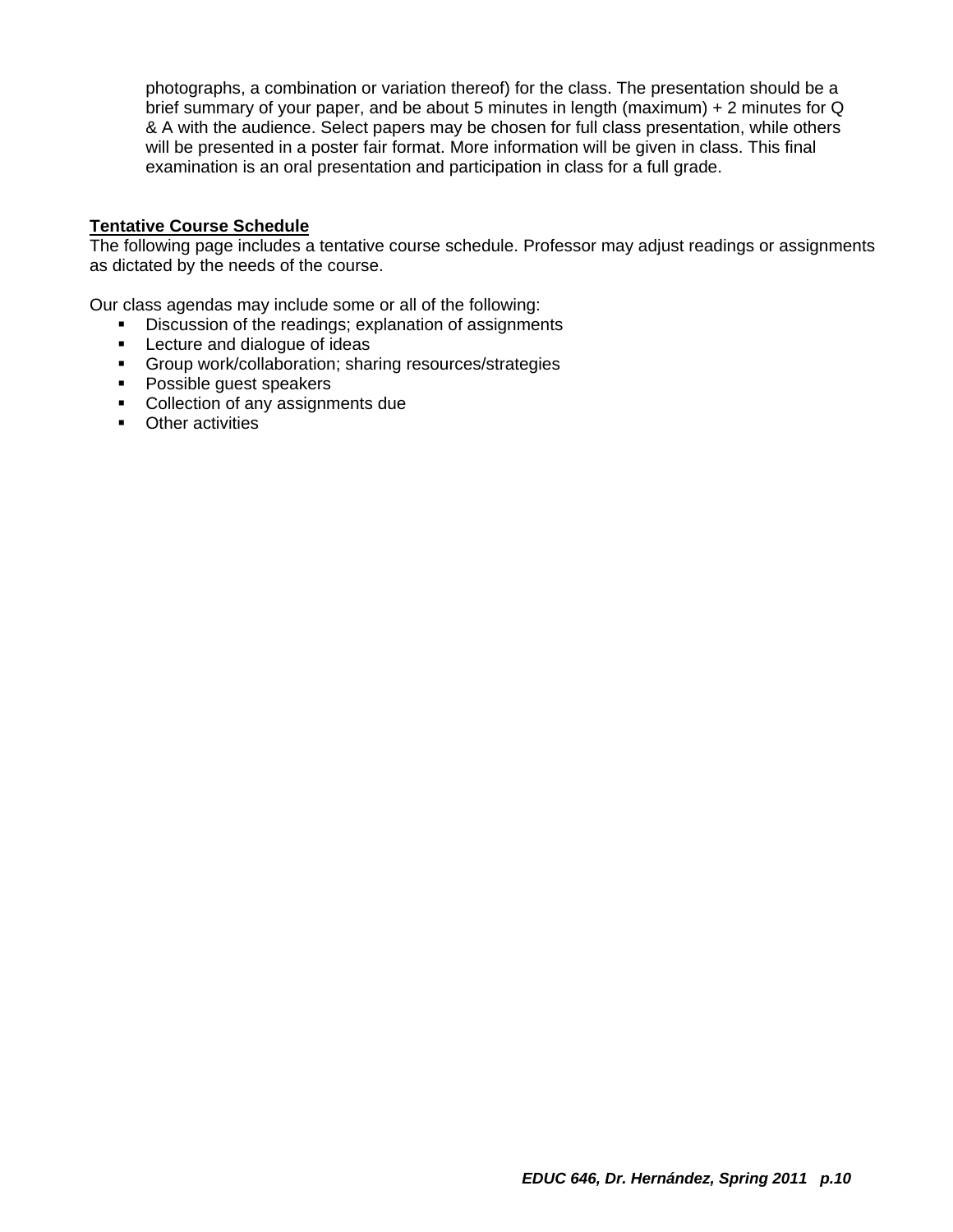| EDUC 646 - Second Language Acquisition: Theory, Research, and Practice |                        |                                                                |                                                            |  |  |
|------------------------------------------------------------------------|------------------------|----------------------------------------------------------------|------------------------------------------------------------|--|--|
| Spring 2011, CRN #21021<br>Professor: Ana Hernández, Ed. D.            |                        |                                                                |                                                            |  |  |
| Session/                                                               | <b>Type</b>            | <b>Topic</b>                                                   | <b>Assignment due</b>                                      |  |  |
| <b>Date</b>                                                            | of                     |                                                                |                                                            |  |  |
|                                                                        | class                  |                                                                |                                                            |  |  |
| Session 1                                                              | In class               | Introductions / Syllabus / Case                                | Professor will provide class                               |  |  |
| <b>January 25</b><br>Session 2                                         | In class               | <b>Studies</b>                                                 | readings<br><b>Baker</b> (2006)                            |  |  |
| <b>February 1</b>                                                      |                        | Second Language Acquisition<br><b>Theories</b>                 | Chapters 6, 7 & 10                                         |  |  |
| Session 3                                                              | $\overline{\ln}$ class | Language in Society                                            | Baker (2006)                                               |  |  |
| <b>February 8</b>                                                      |                        | Types of Programs for ELs                                      | Chapters 3 & 4                                             |  |  |
| Session 4                                                              | In class               | <b>Assessments and Student</b>                                 | Baker (2006)                                               |  |  |
| <b>February 15</b>                                                     |                        | Placement; CELDT; Language                                     | Chapter 15                                                 |  |  |
|                                                                        |                        | <b>Acquisition Levels; Other</b>                               |                                                            |  |  |
|                                                                        |                        | assessments; Guest Speaker                                     |                                                            |  |  |
| Session 5<br><b>February 22</b>                                        | Online<br>class        | English Language Development<br>(ELD)Research                  | CA Department of Ed. Text<br>(2010) Chapter 1              |  |  |
| Session 6                                                              | In class               | Long Term English Learners (LTEL)                              | Articles will be sent to you                               |  |  |
| March 1                                                                |                        | Guest Speaker: Dr. LuzElena Pérez                              | for class discussion                                       |  |  |
|                                                                        |                        |                                                                | Due Assignment #1:<br><b>Assessment Review &amp; CELDT</b> |  |  |
|                                                                        |                        |                                                                | <b>Trends Study, see syllabus</b>                          |  |  |
| Session 7                                                              | In class               | ELD Strategies for grades K-12                                 | CA Department of Ed. Text                                  |  |  |
| March 8                                                                |                        |                                                                | (2010) Chapters 2 & 3                                      |  |  |
| Session 8                                                              | In class               | Literacy Instruction for ELs -                                 | CA Department of Ed. Text                                  |  |  |
| March 15                                                               |                        | Academic Language; Guest<br>Speaker                            | (2010) Chapter 4                                           |  |  |
| March 21 - 26                                                          |                        | <b>CSUSM Spring Break</b>                                      |                                                            |  |  |
| Session 9<br>March 29                                                  | In class               | Sheltered and Content Instruction                              | CA Department of Ed. Text<br>(2010) Chapter 5              |  |  |
| Session 10                                                             | In class               | Types of Bilingual Education;                                  | CA Department of Ed. Text                                  |  |  |
| <b>April 5</b>                                                         |                        | Two-Way Bilingual Immersion                                    | (2010) Chapter 6; and                                      |  |  |
|                                                                        |                        | (Successes and Challenges)                                     | Baker (2006) Chapters 10, 12                               |  |  |
|                                                                        |                        |                                                                | Due Assignment #2: EL Case                                 |  |  |
| Session 11                                                             | On                     | Work on your next assignments                                  | Study, see syllabus<br>Refer to syllabus for               |  |  |
| <b>April 12</b>                                                        | your                   | (Dr. Hernández at the American                                 | assignments 3 or 4, and final                              |  |  |
|                                                                        | own                    | Education Research Asso. Conf.)                                | presentation                                               |  |  |
| Session 12                                                             | Online                 | Districts on Spring break                                      | Articles will be sent to you                               |  |  |
| April 19                                                               | class                  | <b>Involving Parents and Communities</b><br>of ELs             | for online discussion                                      |  |  |
| Session 13<br>April 26                                                 | In class               | Historical & Political Issues of<br><b>Bilingual Education</b> | Baker (2006) Chapter 9; and<br>other possible readings     |  |  |
| Session 14                                                             | In class               | Sociocultural and Sociolinguistic                              | Articles will be sent to you                               |  |  |
| May 3                                                                  |                        | Equity in our Communities; Special                             | for class discussion                                       |  |  |
|                                                                        |                        | <b>Needs Population</b>                                        | Due Assignment #3 or #4:                                   |  |  |
|                                                                        |                        |                                                                | Select either assignment from                              |  |  |
|                                                                        |                        |                                                                | syllabus.                                                  |  |  |
| Session 15                                                             | In class               | <b>Poster Session Presentations</b>                            | Due Final Assignment: Select                               |  |  |
| May 10                                                                 |                        | <b>Course Evaluations</b>                                      | one of your assignments for<br>the presentation.           |  |  |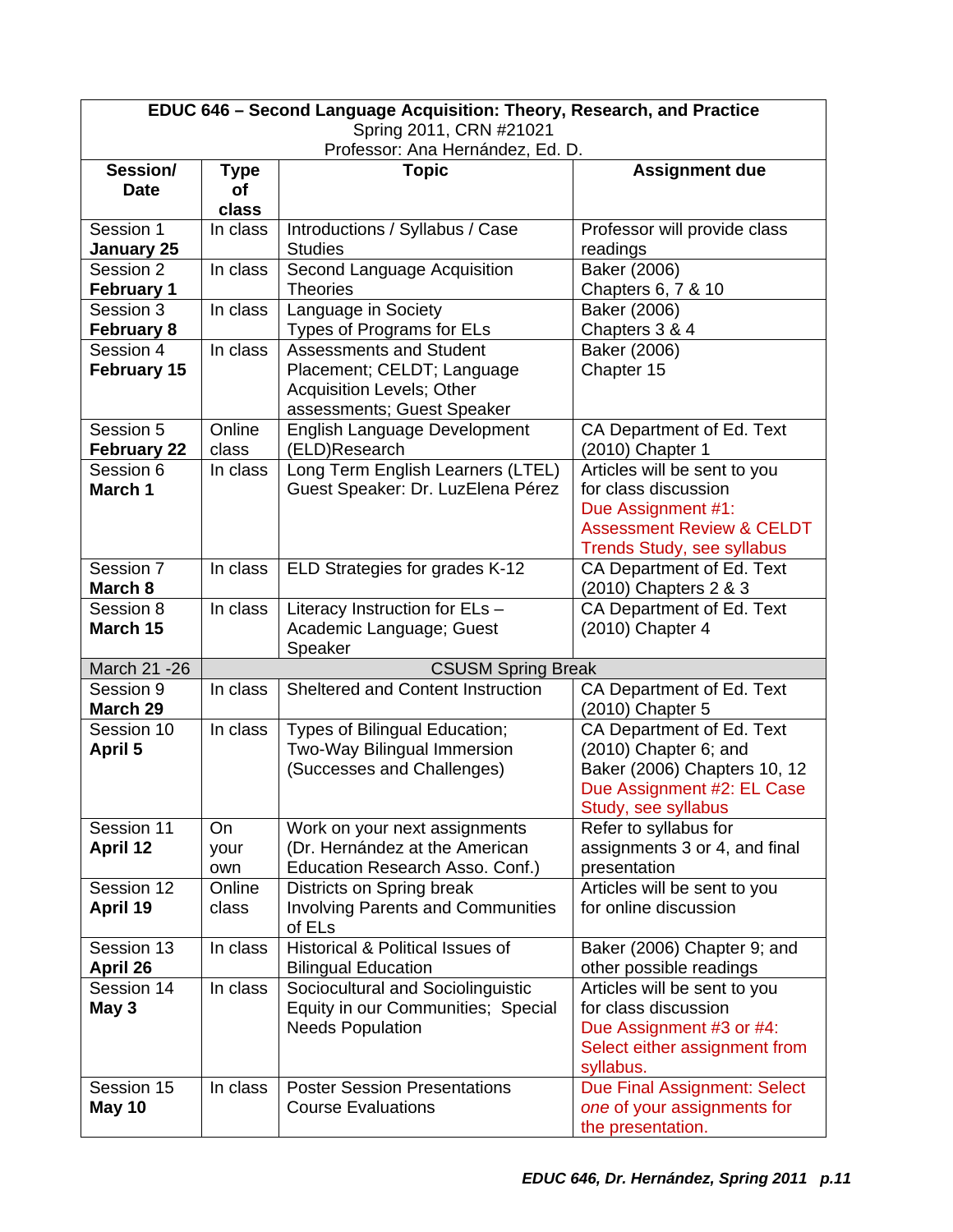## **STUDENT RELEASE FORM**

Dear Parent/Guardian:

encourage excellence in teaching. I am participating this school year in a graduate program at California State University San Marcos. The primary purposes of my program are to enhance student learning and

A current project requires that short videotapes of lessons taught in your child's class be conducted. Although the videotapes involve both the teacher and various students, the primary focus is on the teacher's instruction, not on the students in the class. In the course of taping, your child may appear on the videotape. Also, at times during the year, I will be asked to submit samples of student work as evidence of teaching practice, and that work may include some of your child's work.

No student's name will appear on any materials that are submitted. All materials will be kept confidential. The form below will be used to document your permission for these activities.

Sincerely,

\_\_\_\_\_\_\_\_\_\_\_\_\_\_\_\_\_\_\_\_\_\_\_\_\_\_\_\_, Teacher

\_\_\_\_\_\_\_\_\_\_\_\_\_\_\_\_\_\_\_\_\_\_\_\_\_\_\_\_, Principal

## **PERMISSION SLIP**

Student Name:<br>
and the student of the student of the student of the student of the student of the student of the student of t

I am the parent/legal guardian of the child named above. I have received and read the letter above and agree to the following:

(Please check appropriate line below.)

**I DO** give permission to you to include my child's image on videotape as he or she participates in class and to reproduce materials that my child may produce as part of the activities. No names will appear on any materials.

**I DO NOT** give permission to videotape my child or to reproduce materials that my child may produce as part of the classroom activities.

Signature of Parent of Guardian:

Date:\_\_\_\_\_\_\_\_\_\_\_\_\_\_\_\_\_\_\_